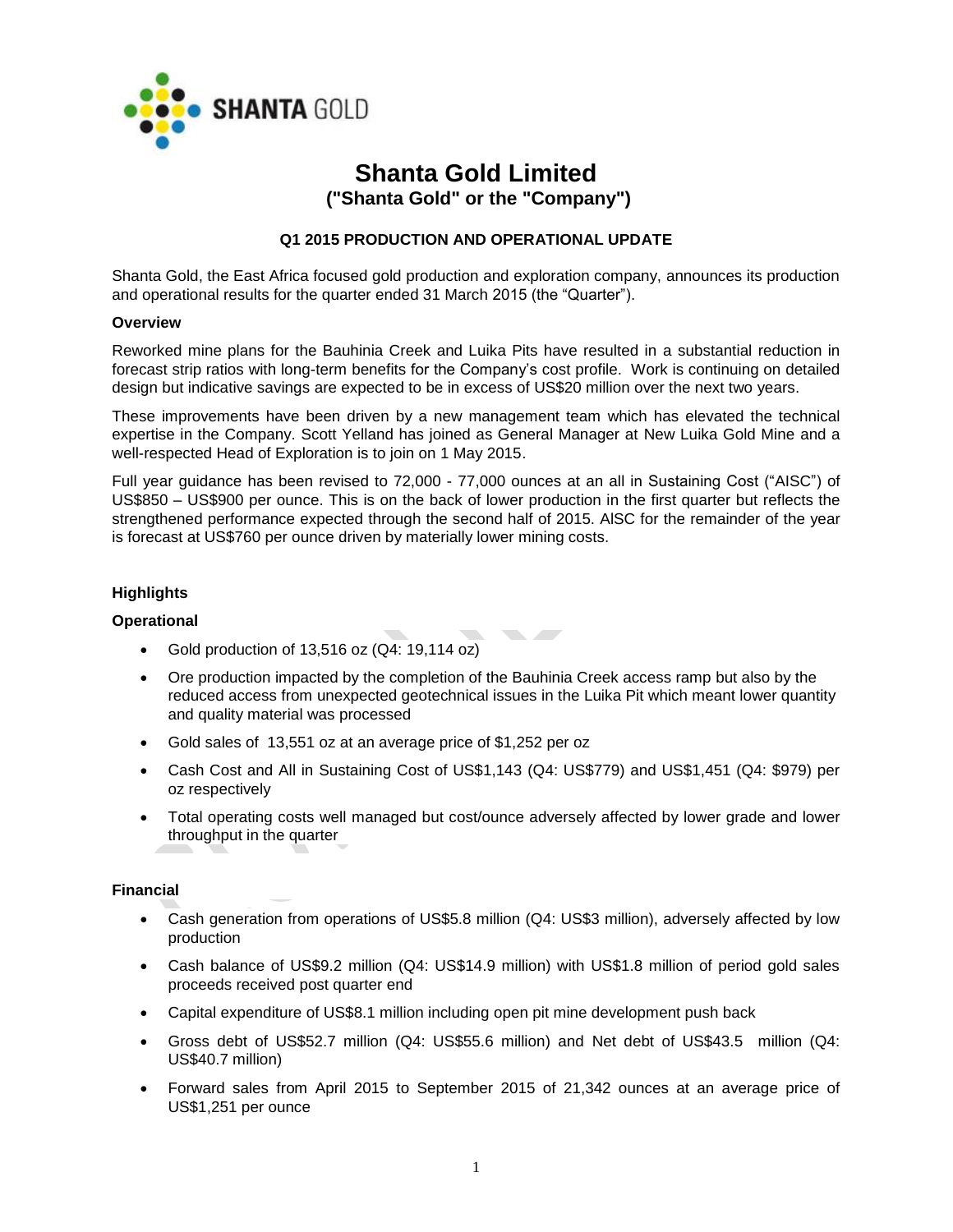

## **Development**

- Incremental analysis of contribution by area leading to re-allocating of resources between surface and underground. Reduction of highest cost mining areas in the open pits. New Luika additional drilling program at depth completed with intersections from directional drilling as expected
- New Luika block model updates underway with latest sample data. Underground feasibility study anticipated in early Q3 2015, followed by the completion of the Life of Mine study also during Q3 2015
- Underground mining engineer appointed to oversee the completion of the feasibility study, take the project through development and subsequently into production.
- Singida Pre-Feasibility Study progressing following the settlement of key community legacy issues.

#### **Corporate**

- New loan facilities agreement signed, routine regulatory approvals awaited
- Appointment of Dr. Toby Bradbury as CEO and Patrick Maseva-Shayawabaya to the Board from 1 April 2015

#### **Toby Bradbury, CEO, commented:**

*"Our newly enhanced management and technical team has identified substantial opportunities to optimise the surface mining operations at New Luika. While production in Q1 was below forecast, operations will recover to full potential from May 2015 on a lower cost profile.* 

*"The focus remains on growing the business by capitalising on the upside potential of our exploration opportunities at New Luika as well as at Singida."*

### **Conference Call**

Shanta Gold will be hosting a conference call for analysts at 9.30am to discuss the quarterly and full year results, please find details below:

**Time & Date:** 9.30am – 20 April 2015 **Dial-In:** +44 (0) 1452 556640 **Passcode:** Shanta Gold

A presentation will be made available on the company's website [\(http://www.shantagold.com/\)](http://www.shantagold.com/) ahead of the conference call.

#### **Enquiries:**

**Shanta Gold Limited**  Tel: +255 (0) 22 2601 829 Toby Bradbury / Patrick Maseva-Shayawabaya

#### **Nominated Adviser and Joint Broker** Peel Hunt LLP

Tel: + 44 (0)20 7418 8900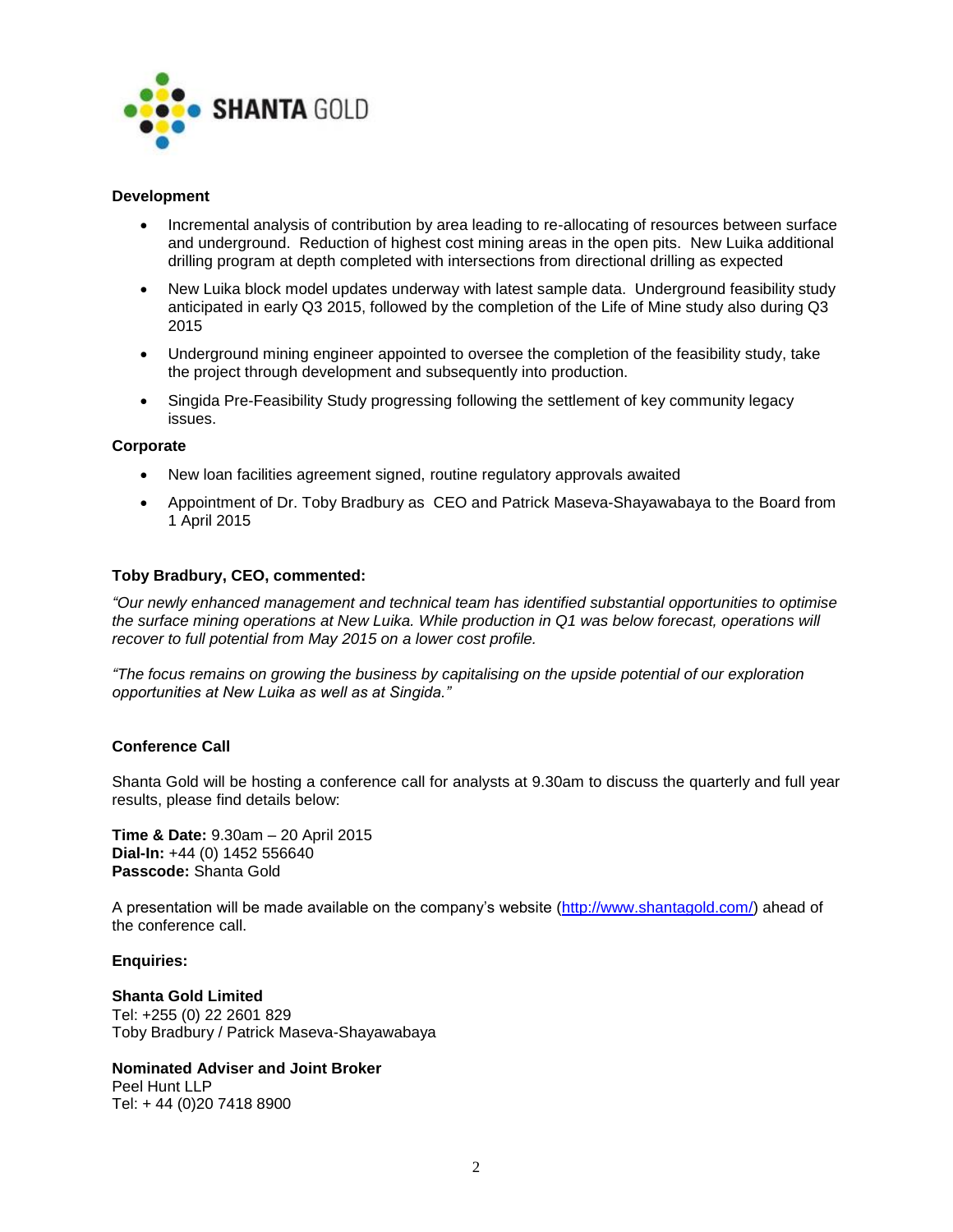

Matthew Armitt / Ross Allister

#### **Joint Broker**

GMP Securities Europe LLP Tel: + 44 (0)20 7647 2800 Richard Greenfield / Alexandra Carse

## **Financial Public Relations**

FTI Consulting Oliver Winters/Ben Brewerton/Sara Powell Tel: +44 20 37271000

## **About Shanta Gold Limited**

Shanta Gold is an East African focused gold producing company. It currently has defined ore resources on the New Luika and Singida projects in Tanzania and holds exploration licences over a number of additional properties. The Company's flagship New Luika Gold Mine commenced production in 2012 and produced 84,000 ounces in 2014. The Company is admitted to trading on AIM and has approximately 464 million shares in issue. For further information visit the Company's website: [www.shantagold.com.](http://www.shantagold.com/)

## **Operational**

## Production Summary

|                          | Q1 2015 | Q4 2014 | Q3 2014 | Q2 2014 |
|--------------------------|---------|---------|---------|---------|
|                          |         |         |         |         |
| Tonnes ore milled        | 137,894 | 154,309 | 153,301 | 140,856 |
| Grade (g/t)              | 3.38    | 4.37    | 4.47    | 5.03    |
| Recovery (%)             | 90.1    | 88.2    | 89.1    | 85      |
| Gold (ounces)            |         |         |         |         |
| Production               | 13.516  | 19,114  | 22,720  | 21,940  |
| Sales                    | 13,551  | 24,700  | 18,600  | 22,400  |
|                          |         |         |         |         |
| Silver production        | 24,600  | 34,768  | 38,999  | 20,265  |
|                          |         |         |         |         |
| Realised Gold price (US) | 1,252   | 1,253   | 1,306   | 1,307   |
|                          |         |         |         |         |

A production shortfall from Bauhinia Creek open pit was anticipated in Q1 with production to be supplemented with additional ore from the Luika pit. However, a combination of geotechnical issues and the intersection of mining voids from the historical colonial mining reduced the quantity of ore available in the Quarter leading to lower production than forecast.

The on-going Bauhinia Creek push back access ramp took longer than expected with no ore being available from the pit during the Quarter. The final pit access ramp will be completed in April 2015, providing permanent access to the higher grade ore in the Bauhinia Creek pit.

The recently strengthened operational management team has already completed an optimisation with regards to the mine plan for both the Bauhinia Creek and Luika pits resulting in lower life of mine strip ratios and quicker access to the higher grade ore which will enable full mill throughput to be achieved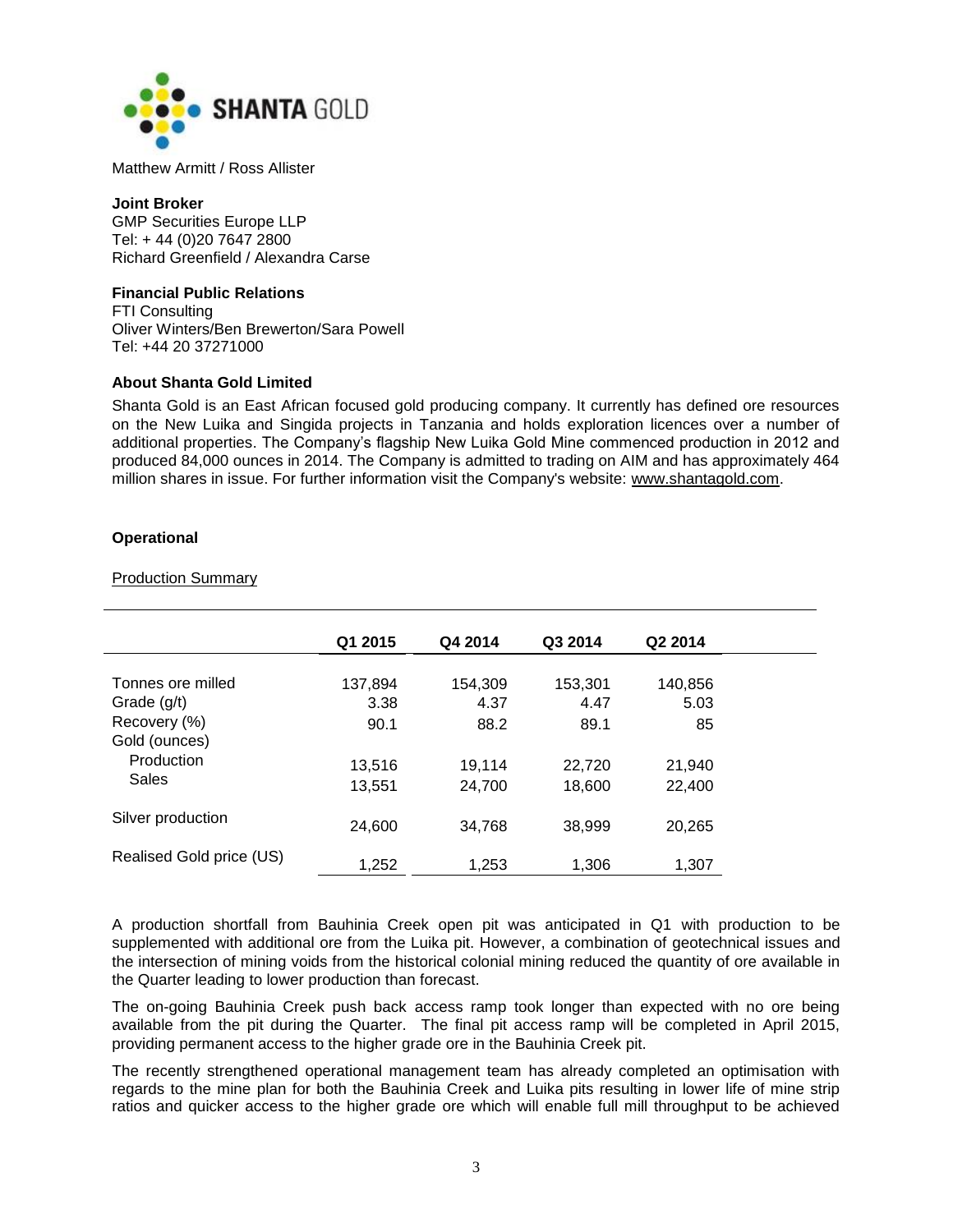

from May 2015. The optimisation is also expected to have long-term benefits for the Company's cost profile. Work is continuing on detailed design but indicative savings are forecast to be in excess of \$20million over the next two years.

As a result of the factors outlined above, for the first quarter of 2015 gold production has been approximately 8,500 oz lower than planned. Remedial actions taken will return production to budgeted levels from May 2015. Production guidance for 2015 has accordingly been revised to 72,000 - 77,000 oz.

#### Operational Management Changes

There have been key management appointments during the quarter focused on reinforcing the mining capabilities at New Luika including Scott Yelland as General Manager, a Chief Mining Engineer and a Mine Planning Engineer.

#### Safety, Health and Environment

As previously announced, there was a fire incident within the crushing plant at the New Luika Gold Mine in January 2015. The fire was contained within the screening section of the crushing circuit. The crushing plant was restarted in late January and a replacement screen is due to be commissioned in Q3 2015. There were no loss time injuries during the period.

## **Financial**

Gold sales for the period were 13,551 ounces and were mostly in fulfillment of forward sales commitments, at an average price of \$1,252 per oz.

As at 31 March 2015, the Company had hedged to September 2015, 21,342 ounces at an average price of \$1,251 per oz.

Cost performance was impacted by the low production and the processing of low grade ore due to the limited availability of high grade ore. As a result, Cash Cost per ounce amounted to US\$1,143 per oz (Q4: US\$773) and All in Sustaining Cost amounted to US\$1,451 per oz (Q4: US\$979).

AISC guidance for the year has been revised to US\$850 - US\$900 per oz. The recovery of full mill throughput from May and lower mining costs (due to a reduced strip ratio on the revised mine plan) will help offset the high production costs in Q1 2015. AISC for the remainder of 2015 will average US\$760 per oz as a result.

Cash generated from operations of US\$5.8 million reflected the lower than expected gold production as well as the positive impact of a net reduction of receivables.

FBN loan repayments continued in the quarter with US\$2.8 million repaid.

As a result of the low cash generation from operations together with capital expenditure of US\$8.1 million including the Bauhinia Creek push back, the cash balance at quarter end was US\$9.2 million, US\$5.7 million lower than the previous quarter. Gross debt at quarter end amounted to US\$52.7 million (Q4: US\$55.6 million). The lower cash balance resulted in net debt at quarter end of US\$43.5 million (Q4: US\$40.7 million).

Note 1: Cash Cost - Back of mine operating and administrative costs excluding royalty

Note 2: AISC - Cash cost plus royalty, stay in business capital expenditure, interest and G & A